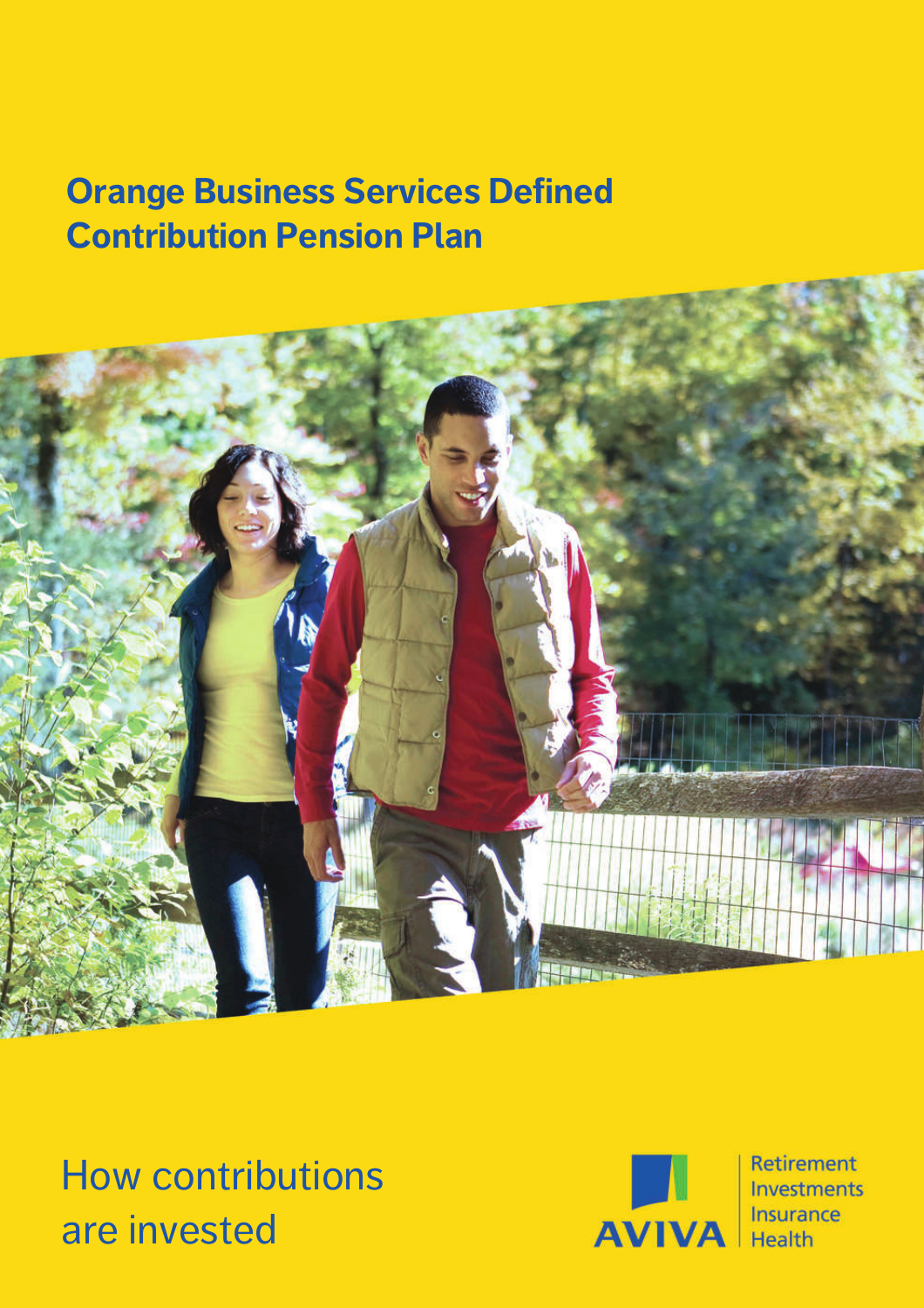This guide explains how contributions will be invested. Please read it alongside your supporting documents.

This guide was produced in August 2017.

# Contents

| Where are contributions invested?            | page 3  |  |  |
|----------------------------------------------|---------|--|--|
|                                              |         |  |  |
| More about each fund                         | page 6  |  |  |
|                                              |         |  |  |
| Your approach to investment risk             | page 10 |  |  |
|                                              |         |  |  |
| <b>Fund risk warnings</b>                    | page 11 |  |  |
| Should I make a different investment choice? |         |  |  |
|                                              | page 13 |  |  |
| More information and help                    | page    |  |  |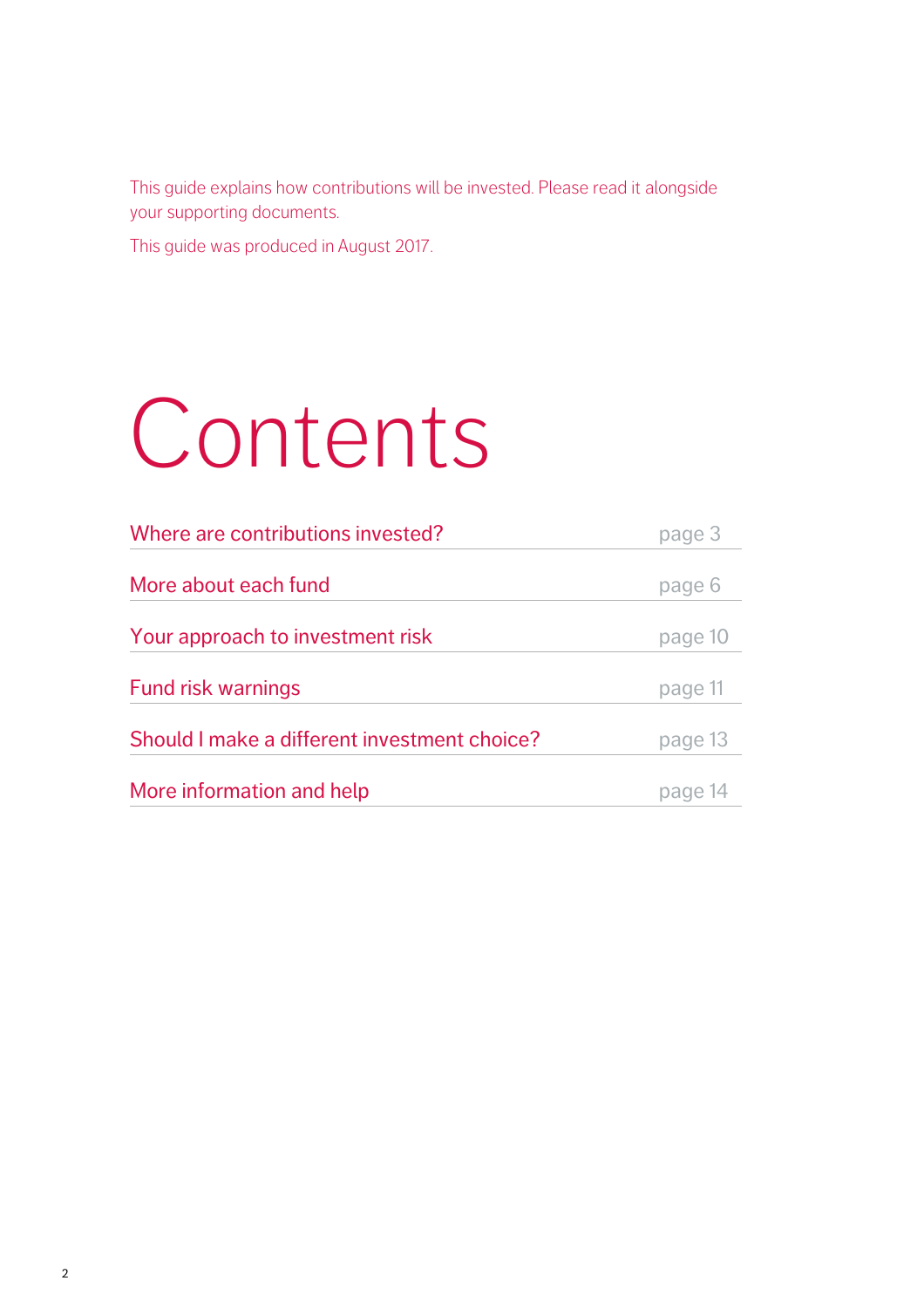

# Where are contributions invested?

A default investment solution has been created for your employer's pension scheme, into which contributions will be invested. This means you don't have to make your own investment decision.

This solution has been chosen by the scheme trustees after taking advice from their advisers.

Although the scheme trustees have made this selection for those who don't make an investment choice, there are no guarantees that this solution is the most suitable for your own personal circumstances.

The objective of the default investment solution is to provide an appropriate investment strategy for members who do not wish to make an investment choice for themselves. Up until 8 years from your planned retirement date the default investment solution aims to help your pension savings grow by investing primarily in shares (also known as equities). The value of your savings will fluctuate (increase or decrease) on a daily basis as a result of the performance of the fund used in the growth phase.

In the 8 years leading up to your retirement date, your savings are gradually moved into lower risk investments, such as fixed interest and money market investments. This aims to reduce the risk of your savings falling in value as you approach your planned retirement date. This is likely to produce lower rates of return.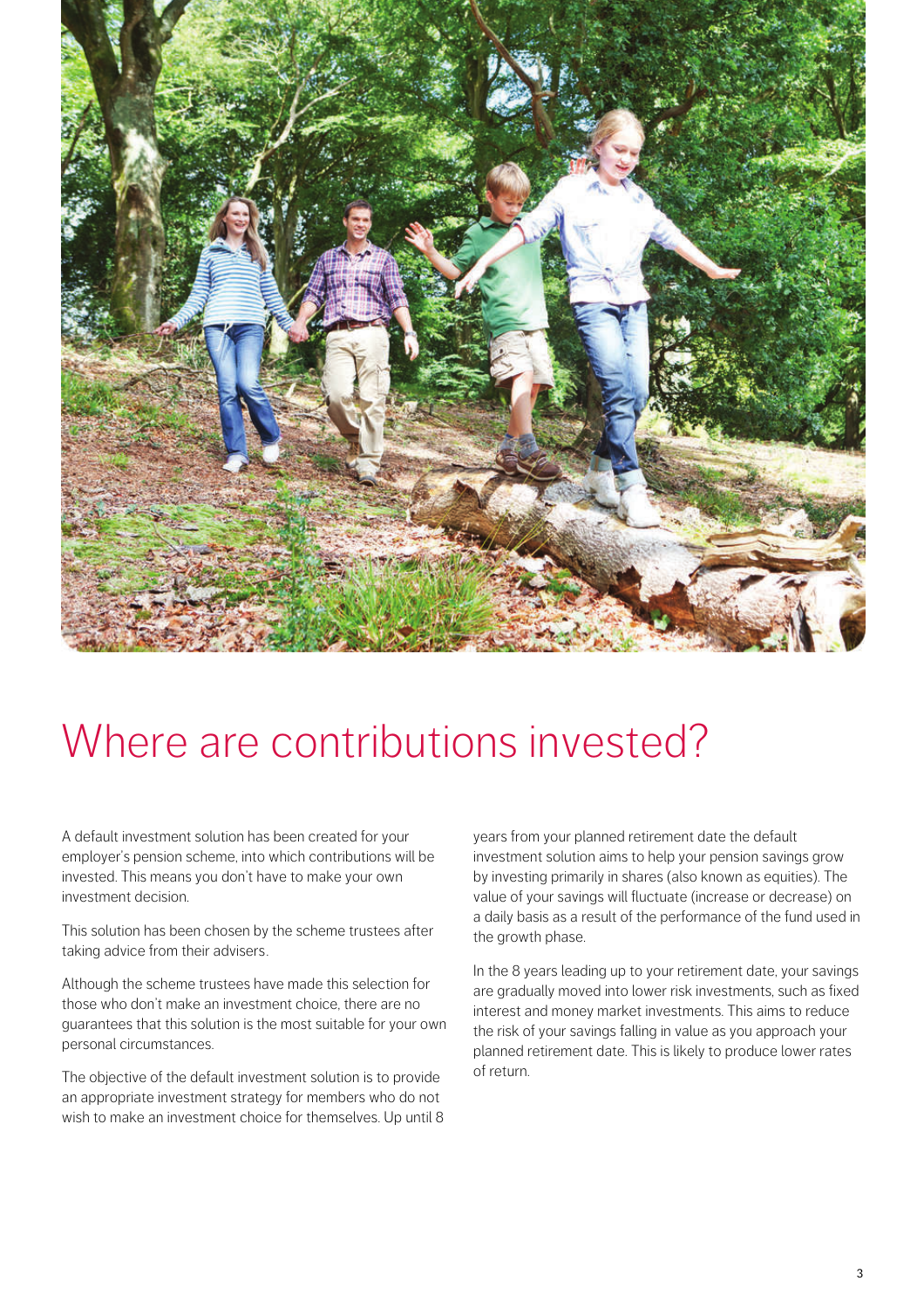Contributions will be invested in the funds which make up the Annuity Purchase Lifetime. This programme has been designed to manage your pension investments for the life of your account.

The following chart shows how the programme aims to invest your money to specific investment funds. The movements take place on a monthly basis as you approach your retirement date. The percentages invested in each of these funds, shown below, will vary slightly according to financial market movements. Each column can represent one year or a number of years depending on the length of the programme. All movements of funds are managed by the programme at no extra cost.

Whilst you are invested in this solution you are unable to invest in other funds at the same time.

If you wish to leave the programme at any time, you must let us know how you wish to invest future contributions.

This investment programme may be subject to changes to the funds included in each programme or to the timings of the fund movements and their frequency, in accordance with the terms of your account.

As your investments are moved to different funds within the programme, your annual management charge (AMC) may change.

Please be aware there is no guarantee that this programme will benefit your retirement savings.

The value of an investment is not guaranteed and can go up and down. You could get back less than the amount paid in.

Details about each fund in the investment solution are shown in 'More about each fund' starting on page 6.



#### **Annuity Purchase Lifetime Investment Programme**

#### **Funds**

n

n

 Aviva Pension Mercer Growth / Balanced Risk FP Aviva Pension Legal & General (PMC) Pre-Retirement FP Aviva Pension BlackRock Institutional Sterling Liquidity FP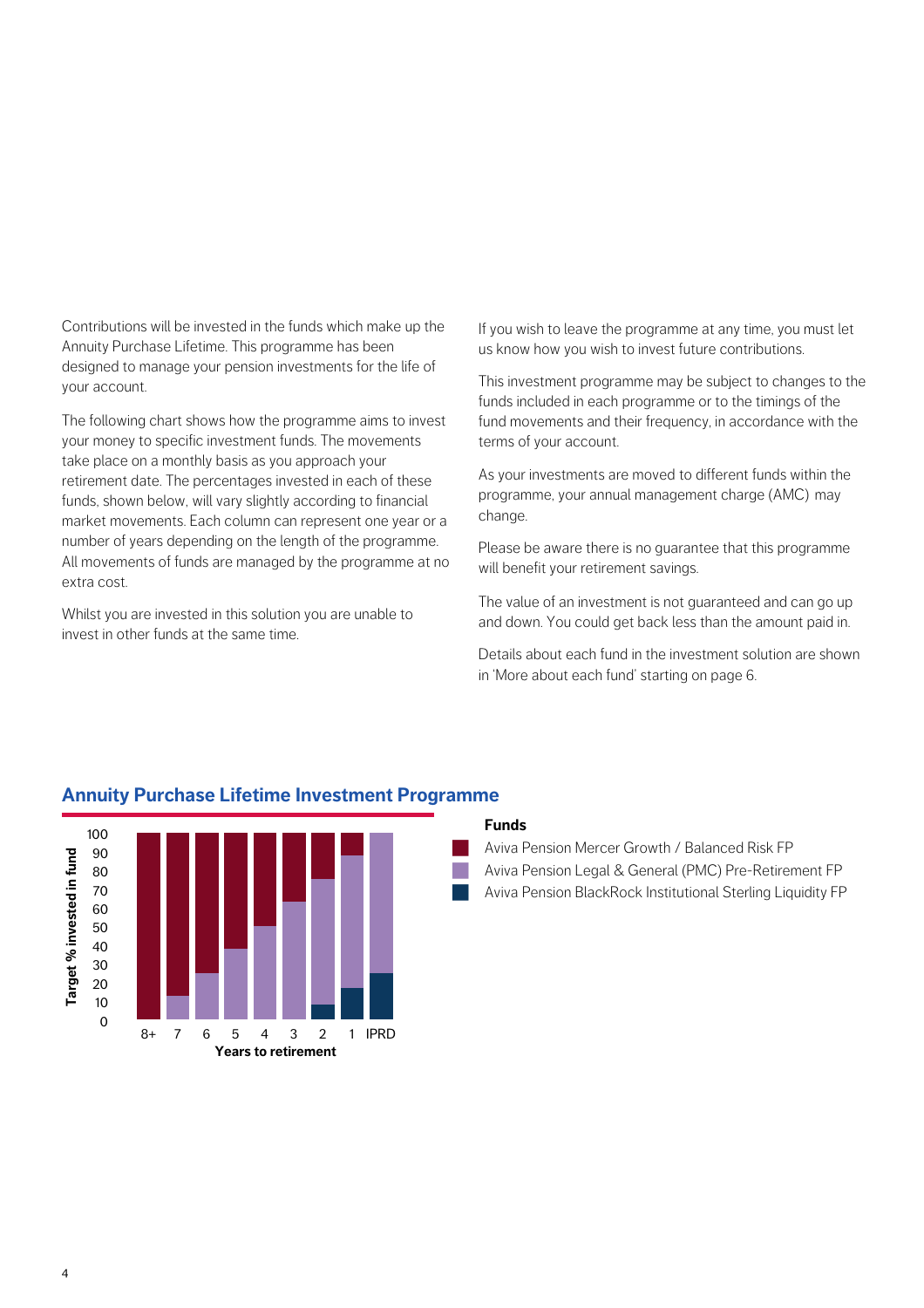#### There are potential advantages and disadvantages to investing in an investment programme.

#### **Advantages**

- **·** The investment programme offers an alternative to changing your investment funds independently as you head towards retirement.
- **·** During the period leading up to your retirement, your pension fund is moved from investments with a greater exposure to the stock market into more cautious investments. This aims to reduce your exposure to risk from stock market fluctuations.
- **·** Your investment programme can be amended if you choose to take your benefits earlier or later than planned.
- **·** You can choose to leave the investment programme at any time.

#### **Disadvantages**

- **·** There is no guarantee that the investment programme will prove beneficial to your pension fund.
- **·** The value of your investments, even in lower risk funds, can fall as well as rise and the value of your pension fund is not guaranteed.
- **·** Taking your retirement benefits earlier or later than planned may have an impact on your investment programme, and may mean that it is no longer suitable for your individual circumstances.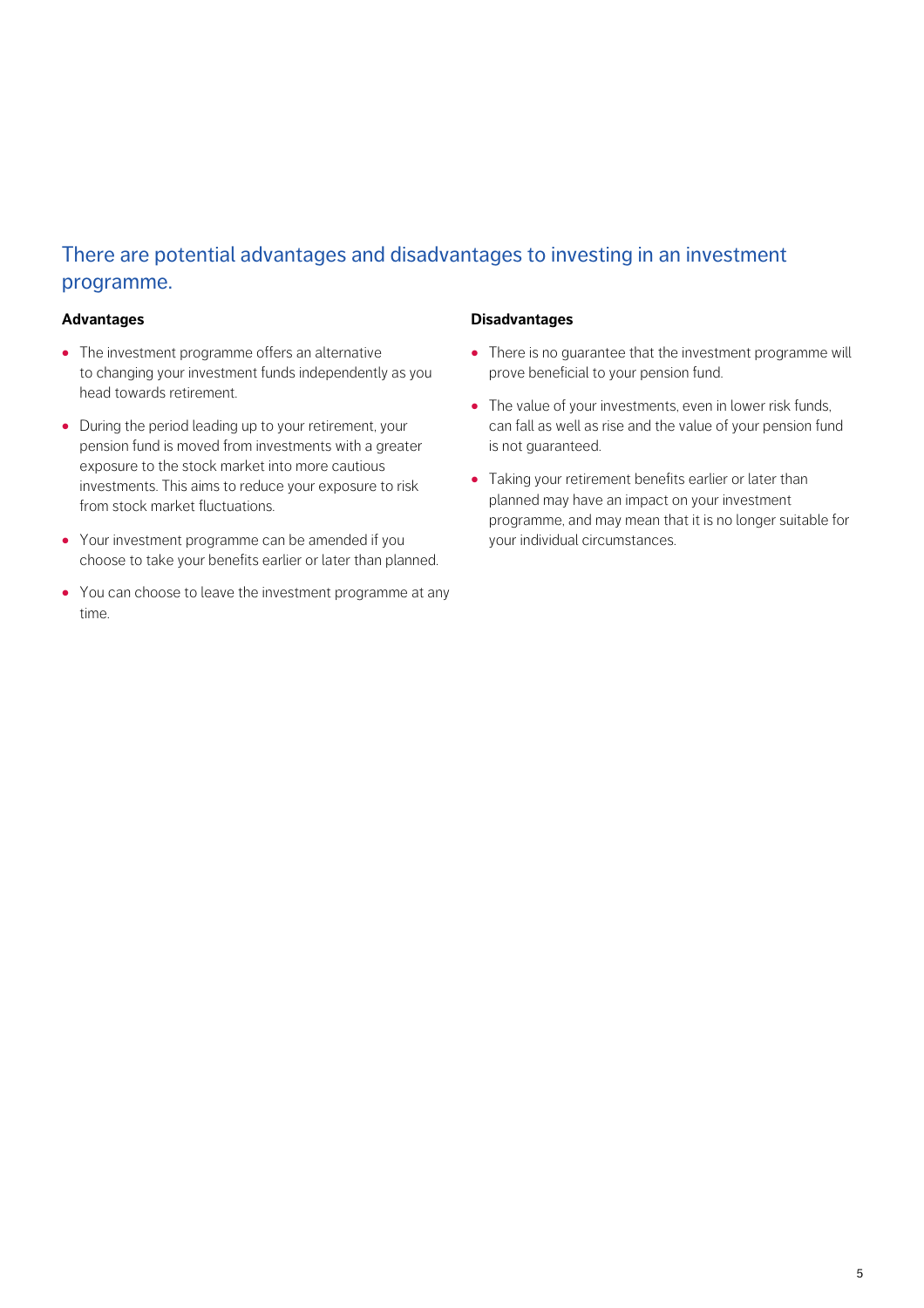# More about each fund

Each fund is divided into units of equal value and contributions are used to buy units in the funds you choose. The price of the unit depends on the value of the investment funds. We work out the value of your personal fund based on the total number of units you have in each fund. If the unit price goes up and down, so will the value of your personal fund.

### The funds you're invested in

The following table shows the funds which make up the investment solution. It shows each fund's aim, risk rating, risk warnings, the total AMC and additional expenses.

Please see information about risk ratings and risk warnings starting on page 10.

|   | Risk rating                 | Fund name                                                          | Fund aim                                                                                                                                                                                                                                                                                                                                                                                                                                                                                                                                                                                                                                                                                                                                                                                                                                                                                                                                                                                                                                                                                                                                                               | Total<br><b>AMC</b> | Additional<br>expenses |
|---|-----------------------------|--------------------------------------------------------------------|------------------------------------------------------------------------------------------------------------------------------------------------------------------------------------------------------------------------------------------------------------------------------------------------------------------------------------------------------------------------------------------------------------------------------------------------------------------------------------------------------------------------------------------------------------------------------------------------------------------------------------------------------------------------------------------------------------------------------------------------------------------------------------------------------------------------------------------------------------------------------------------------------------------------------------------------------------------------------------------------------------------------------------------------------------------------------------------------------------------------------------------------------------------------|---------------------|------------------------|
| 4 | <b>Medium</b><br>volatility | Aviva Pension Legal<br>& General (PMC)<br><b>Pre-Retirement FP</b> | Legal & General state that the fund aims to provide diversified<br>exposure to assets that reflect the investments underlying a<br>typical traditional level annuity product. The fund invests in<br>LGIM's index-tracking bond funds to gain exposure to these<br>assets. The fund, however, cannot provide full protection<br>against changes in annuity rates for individual members since<br>these also depend upon a number of other factors (e.g.<br>changes to mortality assumptions). The asset allocation is<br>reviewed quarterly by LGIM's Strategic Investment and Risk<br>Management team and the fund will not take short-term,<br>tactical asset allocation positions.<br>Risk warnings A, B, E, L                                                                                                                                                                                                                                                                                                                                                                                                                                                      | 0.26%               | 0.00%                  |
| 4 | <b>Medium</b><br>volatility | <b>Aviva Pension Mercer</b><br>Growth / Balanced<br><b>Risk FP</b> | This is a moderate to higher risk fund designed by Mercer<br>Limited aiming to provide moderate to high levels of long-term<br>capital growth. It invests in one or more underlying funds to<br>produce a portfolio with around three quarters or more<br>invested in UK and overseas shares, a holding in government<br>and corporate bonds and the remainder spread across other<br>asset types giving exposure to commodities, property and<br>money market instruments.<br>Investors in this fund will be automatically moved into the<br>appropriate Mercer Target Retirement Fund when they are 8<br>calendar years from the year of their selected retirement date.<br>Depending on the chosen retirement destination, the Mercer<br>Target Retirement Fund aims to gradually reduce exposure to<br>investment risk by investing in lower growth assets.<br>Derivatives may be used for investment purposes as well as<br>risk reduction. The fund factsheet shows the underlying fund(s)<br>and weightings. These are selected and reviewed by the<br>investment adviser, Mercer Limited, and may change.<br><b>Risk warnings</b> A, B, C, D, E, G, J, K, N, O | 0.36%               | 0.06%                  |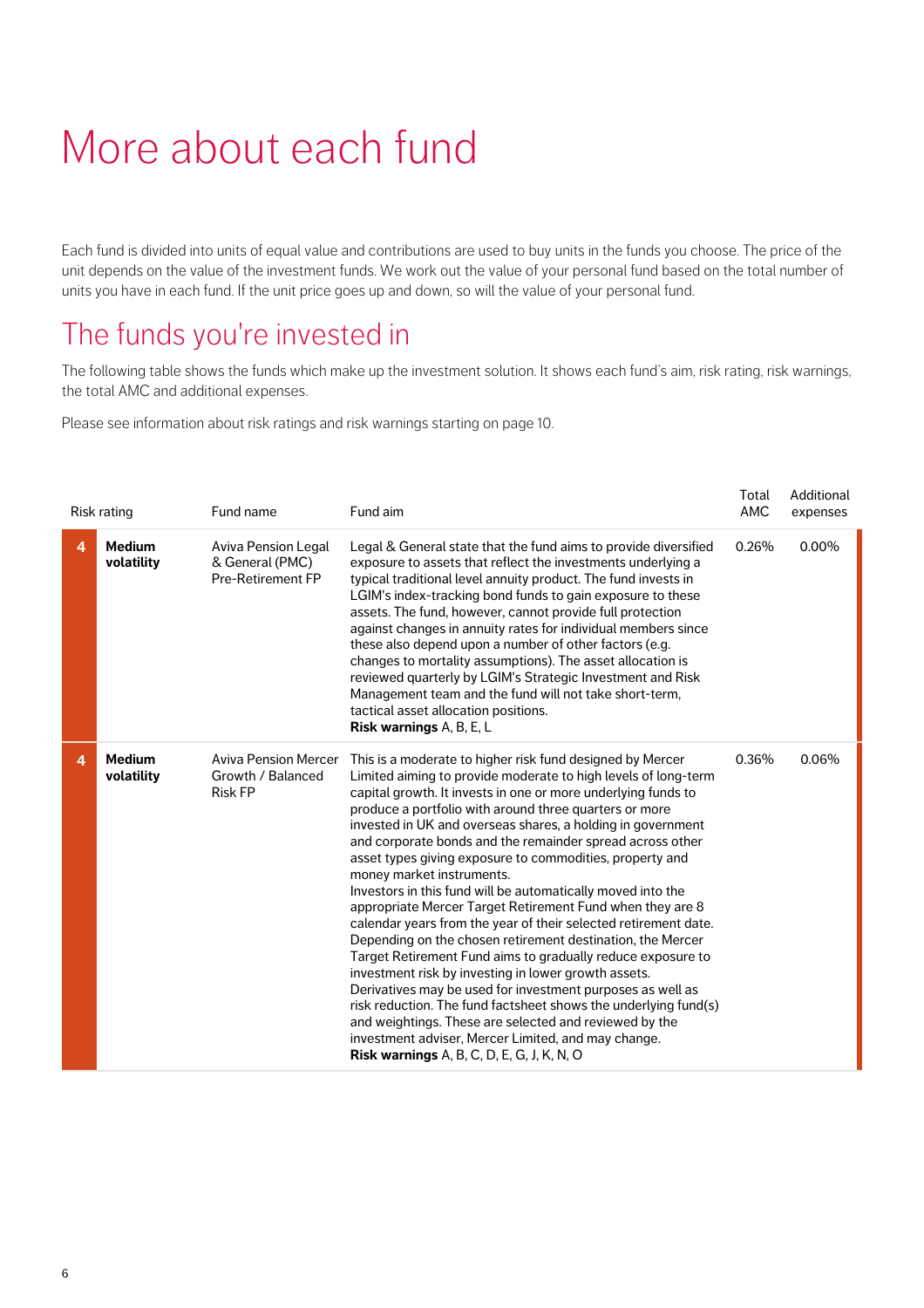| Risk rating          | Fund name                                                                          | Fund aim                                                                                                                                                                                                                                                                                                                                                                                                                                                                                                                                  | Total<br>AMC | Additional<br>expenses |
|----------------------|------------------------------------------------------------------------------------|-------------------------------------------------------------------------------------------------------------------------------------------------------------------------------------------------------------------------------------------------------------------------------------------------------------------------------------------------------------------------------------------------------------------------------------------------------------------------------------------------------------------------------------------|--------------|------------------------|
| Lowest<br>volatility | Aviva Pension<br><b>BlackRock</b><br><b>Institutional Sterling</b><br>Liquidity FP | BlackRock state that the fund aims to maximise the income<br>generated on investment consistent with maintaining capital<br>and ensuring its underlying assets can easily be bought or sold<br>in the market in normal market conditions. It will do this by<br>maintaining a portfolio of high quality short term money market<br>instruments. The fund invests in a broad range of fixed income<br>securities and money market instruments. It may also invest in<br>deposits with credit institutions.<br><b>Risk warnings A, E, H</b> | 0.25%        | 0.00%                  |

Please note the details of each fund may change over time. For up-to-date details, you can view fund factsheets at: **www.avivafunds.co.uk**.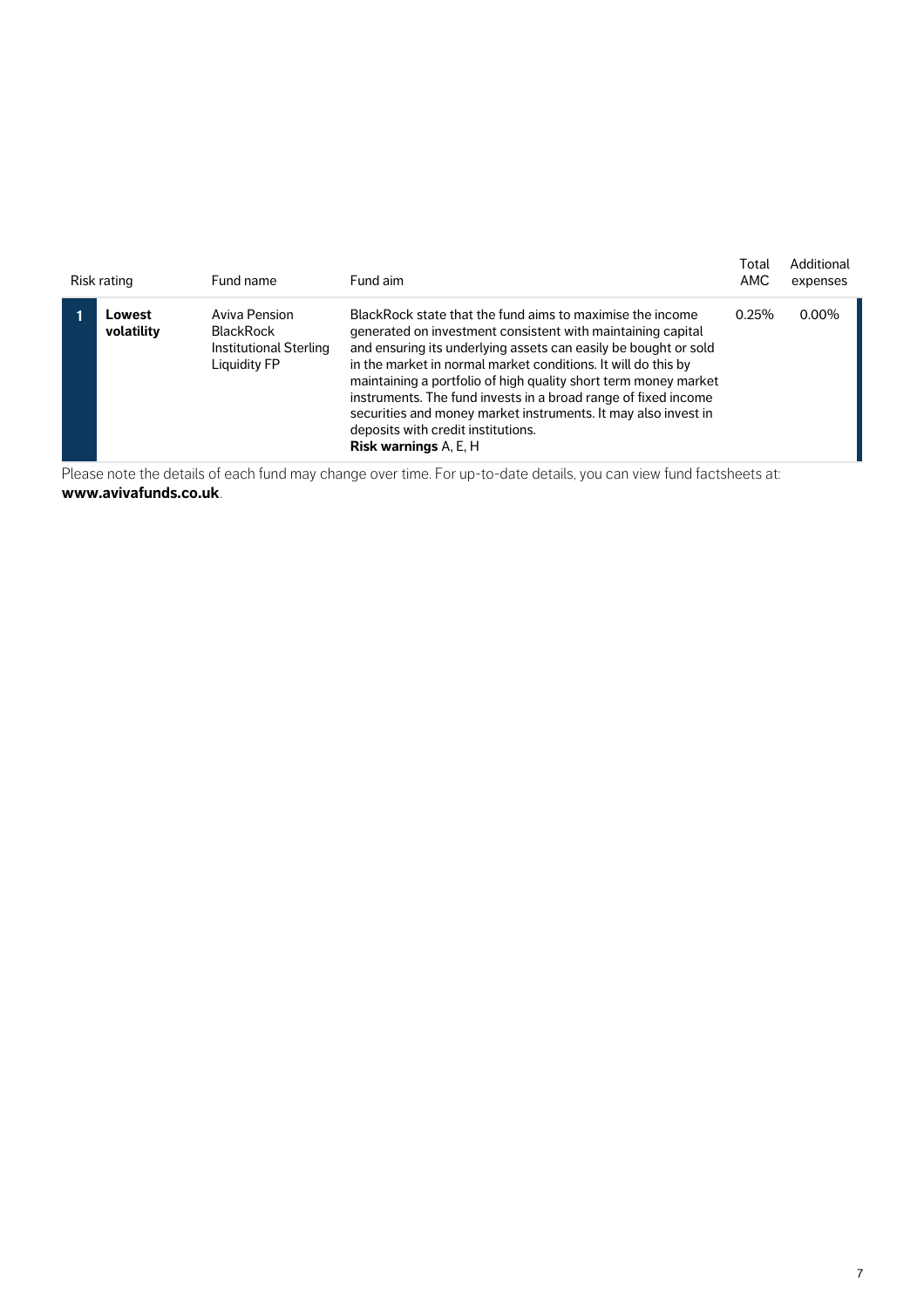### Investment governance

Aviva has a dedicated investment team who have a clear objective to develop and maintain a robust investment range. They proactively monitor and review all the funds that are offered through all our pension schemes, adding new funds that are worthy of inclusion.

The fund range may change from time to time. As a result, the funds that are available now may not be available in the future. If you are invested in a fund that is closed, we will write to you and offer an alternative investment fund.

### **Charges**

We deduct the following charges from your account:

#### Annual management charge

An AMC is taken from each fund during the course of your account.

The AMC is made up of two parts:

- **·** A scheme AMC which is taken out of the value of your pension account over its lifetime to cover administration costs and investment charges and may change over time.
- **·** For certain funds, a fund AMC applies. These charges are taken by fund managers for managing the fund. The charge varies according to the funds you invest in.

The total AMC is shown in the fund table starting on page 6.

#### Additional expenses

There are additional expenses associated with some funds, and these are reflected in the unit price. The additional expenses reflect the cost of managing the assets and include fees to auditors, trustees and valuers. The additional expenses may change as the expenses incurred by the fund change and the size of the fund changes. We regularly review the expenses and update our literature and annual statements accordingly.

### Changes to funds

Please note that there may be circumstances when the fund managers decide to increase the fund AMC. If this happens, you can switch to another fund.

We may choose to close the fund concerned, but please be assured that whatever action we take, we will write to inform you and explain the choices you have at the time. Please see your supporting documents for more information.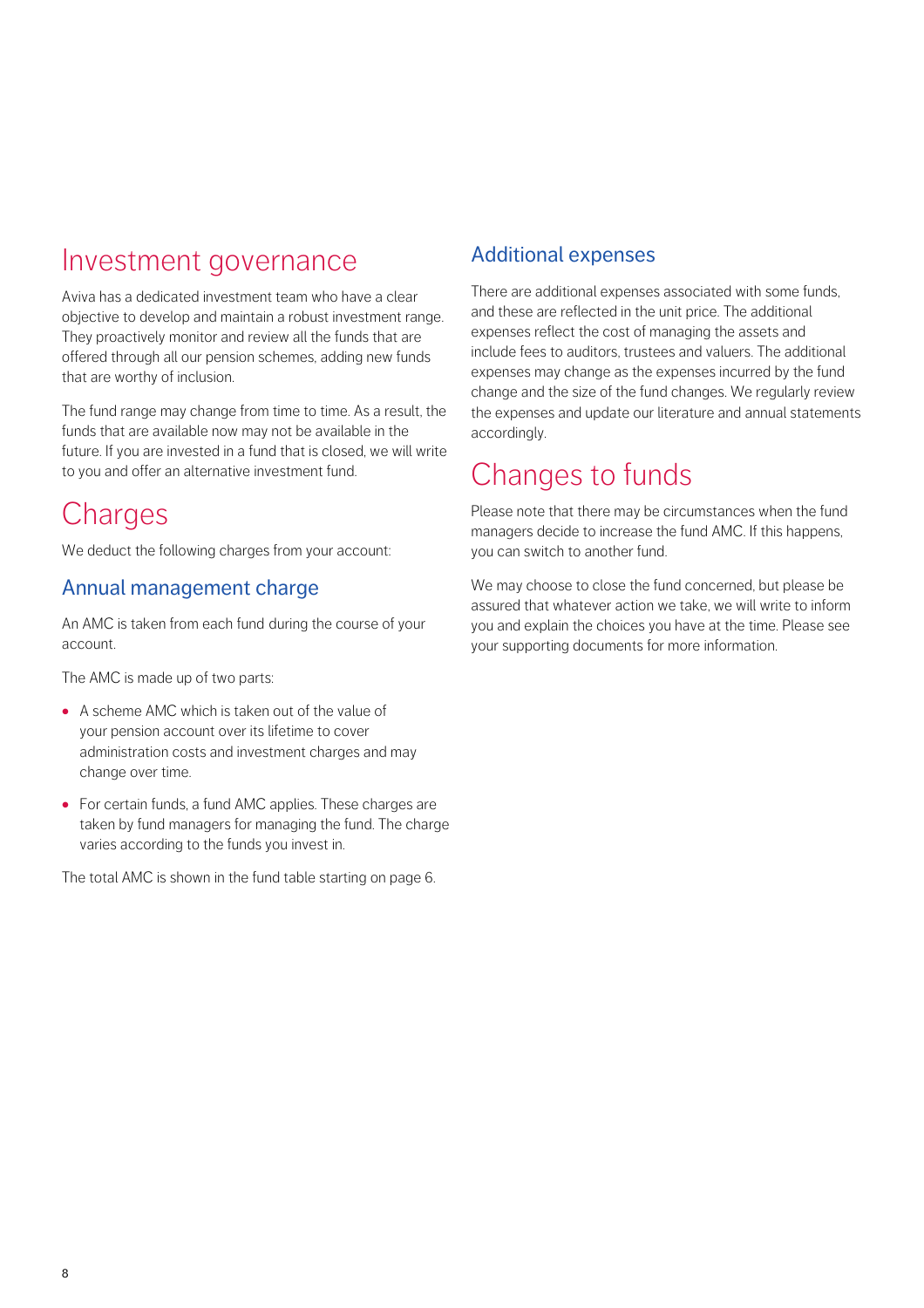## Types of investment

You can choose which funds you invest your money in. The fund manager uses this money to buy the assets that make up the fund's investments. Generally, each fund offered by Aviva invests in one of four main asset classes which are described below.

Please note that although your money is invested in a fund, you do not own any of that fund's underlying assets. For example, you won't receive a dividend from shares in an equity fund or rental income from a property held by a property fund. These are reflected in the value of the fund itself.

#### Money market

 $\vert \boldsymbol{\mathsf{f}} \vert$ 

 $9/6$ 

The 'money market' is a mechanism for short-term borrowing and lending between organisations. Money market investments typically include what are described as 'near-cash instruments', such as certificates of deposit, floating rate notes and treasury bills. They are not to be confused with deposit accounts with banks or building societies.

Although less risky than other asset classes, there could be circumstances where these investments fall in value, for example, if an organisation defaults. Their value could also be eroded over time due to the effects of fund charges, product charges and inflation.

#### Fixed interest

Referred to as bonds, these are loans to a government or a company which pay a fixed interest rate for a set period until the loan is repaid to the investor. The most common bonds are government bonds (known in the UK as gilts) and corporate bonds (issued by companies). If a government or company defaults on the loan, then the interest will not be paid. For this reason UK gilts are seen as less risky than corporate bonds, as the UK government is less likely to be unable to repay them.



#### **Property**

Property investment usually means commercial property, such as offices and retail, leisure and industrial developments. It can also include residential property. As well as the potential increase in their value, property investments can also produce rental income. Property can be subject to heavy falls and sharp increases in value. It can also take more time to buy and sell property than investments in other asset classes.

#### **Shares**  $\mathsf{L} \mathsf{M}$

Shares are also known as equities. Shareholders have a 'share' in a company's assets. Shares are bought and sold on stock markets and their value can go up and down depending on the fortunes of the company and stock markets in general. Companies may also pay a share of profits to shareholders, known as dividends. While there is more opportunity for potential gains with shares than some asset classes, there is also greater risk that they will fall in value.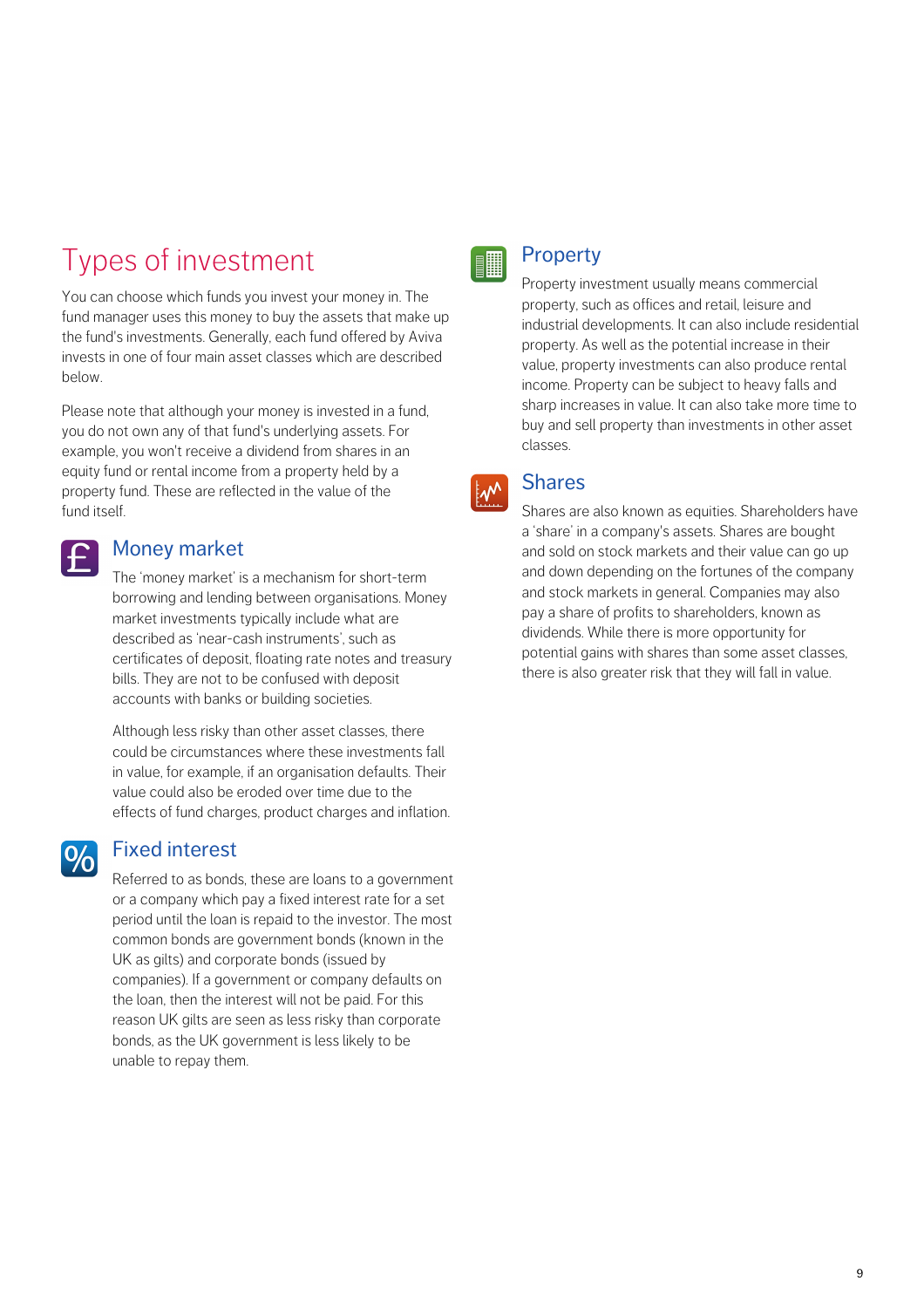# Your approach to investment risk

Aviva calculates its risk ratings using historical performance data, based upon the methods set by European Union rules. We also carry out further research using information from the fund's investment manager(s). We review each fund's risk rating annually and these may change over time. The timing of your investment decisions is very important and you should consult a financial adviser. Past performance is not a guarantee of future performance.

Our risk ratings go from 1 to 7, with 1 being the lowest and 7 the highest. As a point of reference, a fund with a risk rating of 4 (medium volatility) would typically experience the volatility you would expect from a fund invested in a range of different investments (for example shares, property and bonds) without any bias to a particular investment type. Remember that all investment funds carry some element of risk but this varies from fund to fund.

#### Risk rating Risk rating description

| $\overline{7}$ | <b>Highest</b><br>volatility           | The historical performance of funds with this risk rating has typically experienced the<br>highest volatility of all the funds Aviva has rated. This means that these funds have the<br>highest potential for substantial changes in value compared with other Aviva funds.                     |
|----------------|----------------------------------------|-------------------------------------------------------------------------------------------------------------------------------------------------------------------------------------------------------------------------------------------------------------------------------------------------|
| 6 <sup>1</sup> | High<br>volatility                     | The historical performance of funds with this risk rating has typically experienced high<br>volatility compared with other funds Aviva has rated. This means that these funds<br>have a high potential for substantial changes in value compared with other<br>Aviva funds.                     |
| 5              | <b>Medium</b><br>to high<br>volatility | The historical performance of funds with this risk rating has typically experienced<br>medium to high volatility compared with other funds Aviva has rated. This means that<br>these funds have a medium to high potential for substantial changes in value<br>compared with other Aviva funds. |
| 4              | <b>Medium</b><br>volatility            | The historical performance of funds with this risk rating has typically experienced<br>medium volatility compared with other funds Aviva has rated. This means that these<br>funds have a medium potential for substantial changes in value compared with other<br>Aviva funds.                 |
| 3              | Low to<br>medium<br>volatility         | The historical performance of funds with this risk rating has typically experienced low<br>to medium volatility compared with other funds Aviva has rated. This means that<br>these funds have a low to medium potential for substantial changes in value<br>compared with other Aviva funds.   |
| $\overline{2}$ | Low<br>volatility                      | The historical performance of funds with this risk rating has typically experienced low<br>volatility compared with other funds Aviva has rated. This means that these funds<br>have a low potential for substantial changes in value compared with other<br>Aviva funds.                       |
| 1              | Lowest<br>volatility                   | The historical performance of funds with this risk rating has typically experienced the<br>lowest volatility of all the funds Aviva has rated. This means that these funds have the<br>lowest potential for substantial changes in value compared with other Aviva funds.                       |

#### **Please note:**

These investment risk ratings are based on our interpretation of investment risk and are only meant as a guide. These levels of investment risk are not guaranteed and may change in the future.

The colours in this table may be different to those used online; however, the ratings and approach to investment risk remain the same.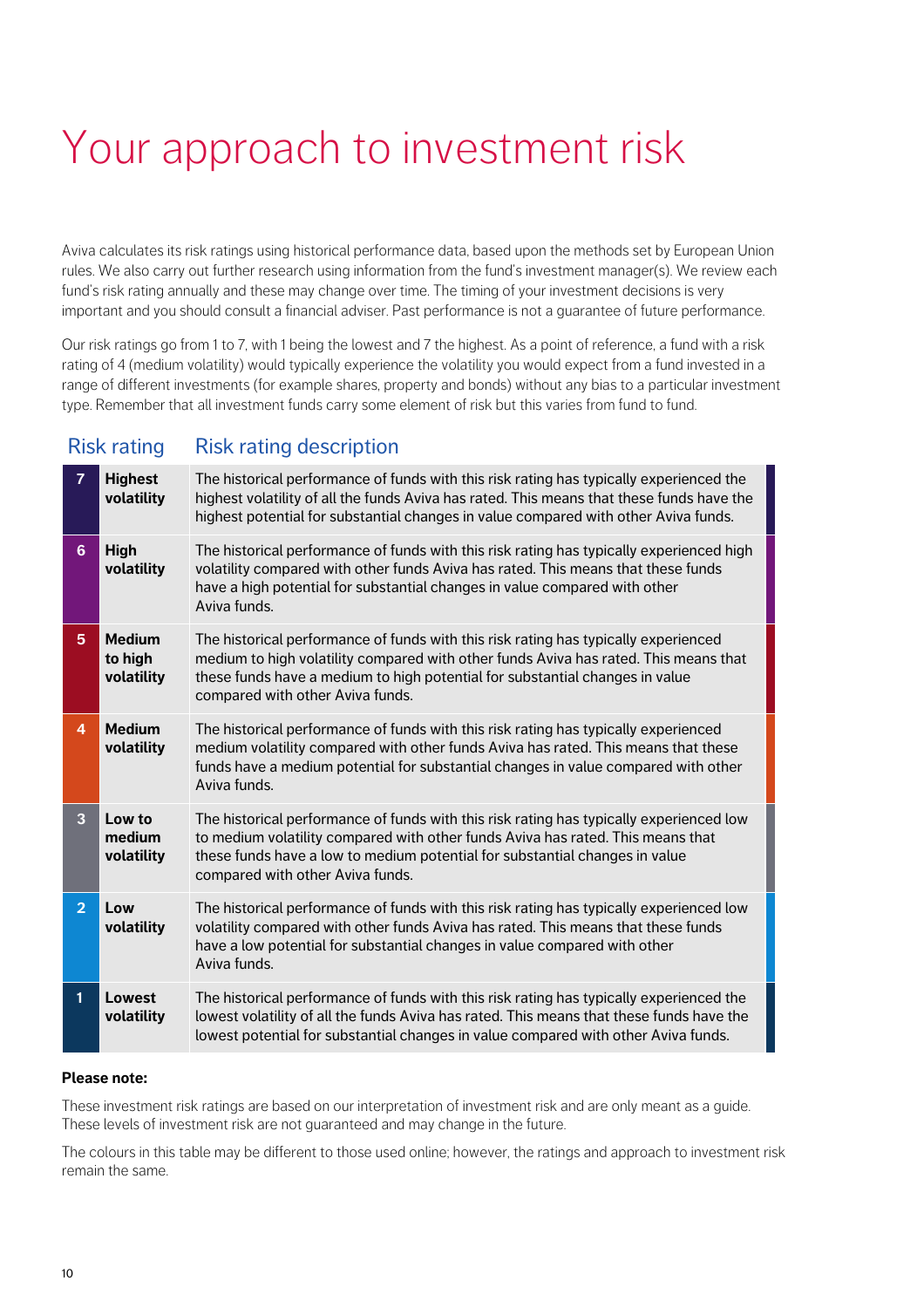# Fund risk warnings

There are risks associated with investing in funds, or types of funds.

below. Starting on page 6 we show which risk warning or warnings apply to each fund. These risk warnings are explained

Please note that we only show the warnings that apply to the funds in the investment solution and there is no direct relationship between the number of fund risk warnings and the investment risk rating for each fund.

#### **Risk warning code Risk warning description**

**A Investment is not guaranteed:** The value of an investment is not guaranteed and can go down as well as up. You could get back less than you have paid in.

**Price:** At times, the way a fund's price is calculated may need to change to ensure that those moving into and out of the fund and existing unitholders/shareholders are treated fairly and are not disadvantaged by any large cash flows.

**Suspend trading:** Fund managers have the ability, in certain circumstances, to suspend trading in their funds for as long as necessary. When this occurs we will need to delay the 'cashing in' or switching of units in the relevant fund. You may not be able to access your money during this period. The circumstances in which we may delay a switch, withdrawal or transfer can include but are not limited to the following:

- **•** If a large number of customers want to take money out of the same fund at the same time.
- **•** If there are practical problems selling the assets in which a fund is invested.
- **•**If the fund (or part of it) is managed by an external company, they may insist on a delay.

**Stock lending:** Where a fund is involved in the temporary transfer of securities, there is a risk that the borrower may not be able to return the security to its owner. This may have a negative effect on the performance of the fund.

**Derivatives:** Most funds can invest in derivatives for the purpose of efficient portfolio management or risk reduction. For funds that also use derivatives for investment purposes, we apply an additional risk warning due to the possible increase in the risk and volatility of the fund.

- **B Currency risk:** Where a fund invests in share classes or securities priced in currencies other than the fund's base currency, changes in exchange rates can contribute to the value of the investment going up or down.
- **C Emerging markets:** Where a fund invests in emerging markets, it is likely to be more volatile than one that invests in developed markets. These markets may not be as strictly regulated and securities may be harder to buy and sell than those in more developed markets. These markets may also be politically unstable, which can result in the fund carrying more risk.
- **D Smaller companies:** Where a fund invests in the shares of smaller companies, these shares can be more volatile and may be harder to buy and sell than larger company shares, which can result in the fund carrying more risk.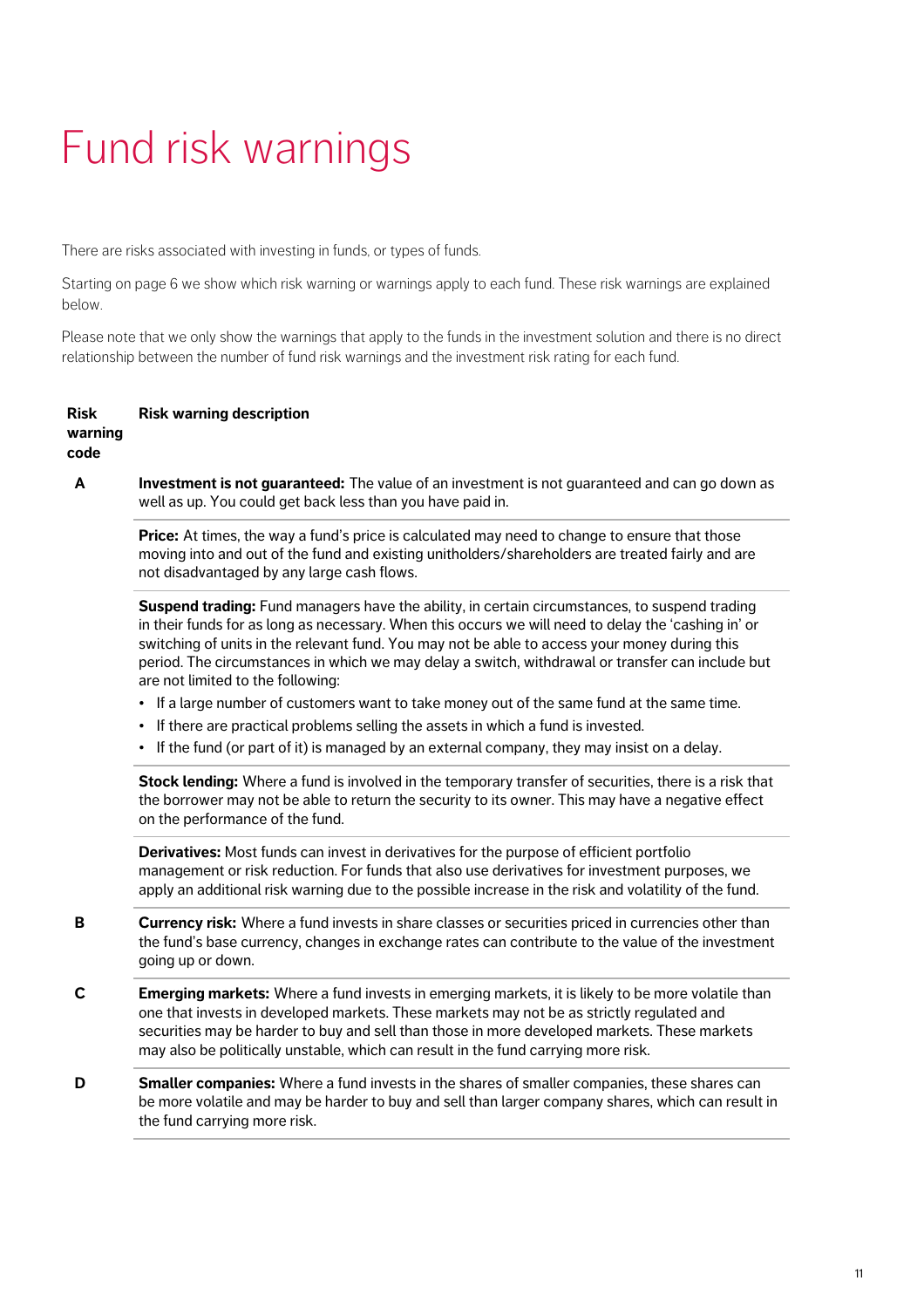#### **Risk warning code Risk warning description**

**E Fixed interest:** Where a fund invests in fixed interest securities, such as corporate or government bonds, changes in interest rates can contribute to the value of the investment going up or down. If interest rates rise, the value is likely to fall. Bonds with a lower credit rating are known as sub-investment grade or junk bonds. These carry an increased risk that the issuer of the bond will be unable to continue the interest payments or return the capital at maturity.

- **G Derivatives:** Where a fund uses derivatives for investment purposes, there may be an increase in the risk and volatility of the fund. Some derivative investments also expose investors to counterparty or default risk where another party is unable to meets its obligations and pay what is due. This could result in the loss of the value of the derivative itself.
- **H Cash/Money market funds:** These are not cash deposit accounts but invest in money market instruments and short-term bonds and can fall in value. In a low interest rate environment, the charges applied to a cash fund may be greater than its return, so you could get back less than you have paid in.
- **J Index-linked:** Where a fund invests in index-linked bonds, changes in inflation rates can contribute to the value of the investment going up or down. If inflation falls, the value is likely to fall.
- **K High cash levels:** Due to the way some funds are managed there may be periods when they have large cash holdings. This can be a deliberate asset allocation decision or while suitable investment opportunities are researched and selected. A fund's growth potential may be less during this period.
- **L Reinsured funds:** Where a fund invests in an underlying fund operated by another insurance company through a reinsurance agreement, if the other insurance company were to become insolvent, you could lose some or all of the value of your investment in this fund.
- **N Alternative investments:** Where a fund invests in alternatives, it may carry more risk, as these instruments are generally priced less regularly and may be harder to buy and sell than investments in more conventional asset classes. Alternatives include commodities, hedge funds, private equity, real estate investment trusts (REITs), venture capital and currencies.
- **O Convertible bonds:** Where a fund invests in convertible bonds, it will experience the risks associated with holding bonds until conversion, at which point it will experience the risks associated with holding equities. To compensate for having additional value through the option to convert from a bond to an equity, a convertible bond typically has a coupon rate lower than that of a similar, non-convertible bond.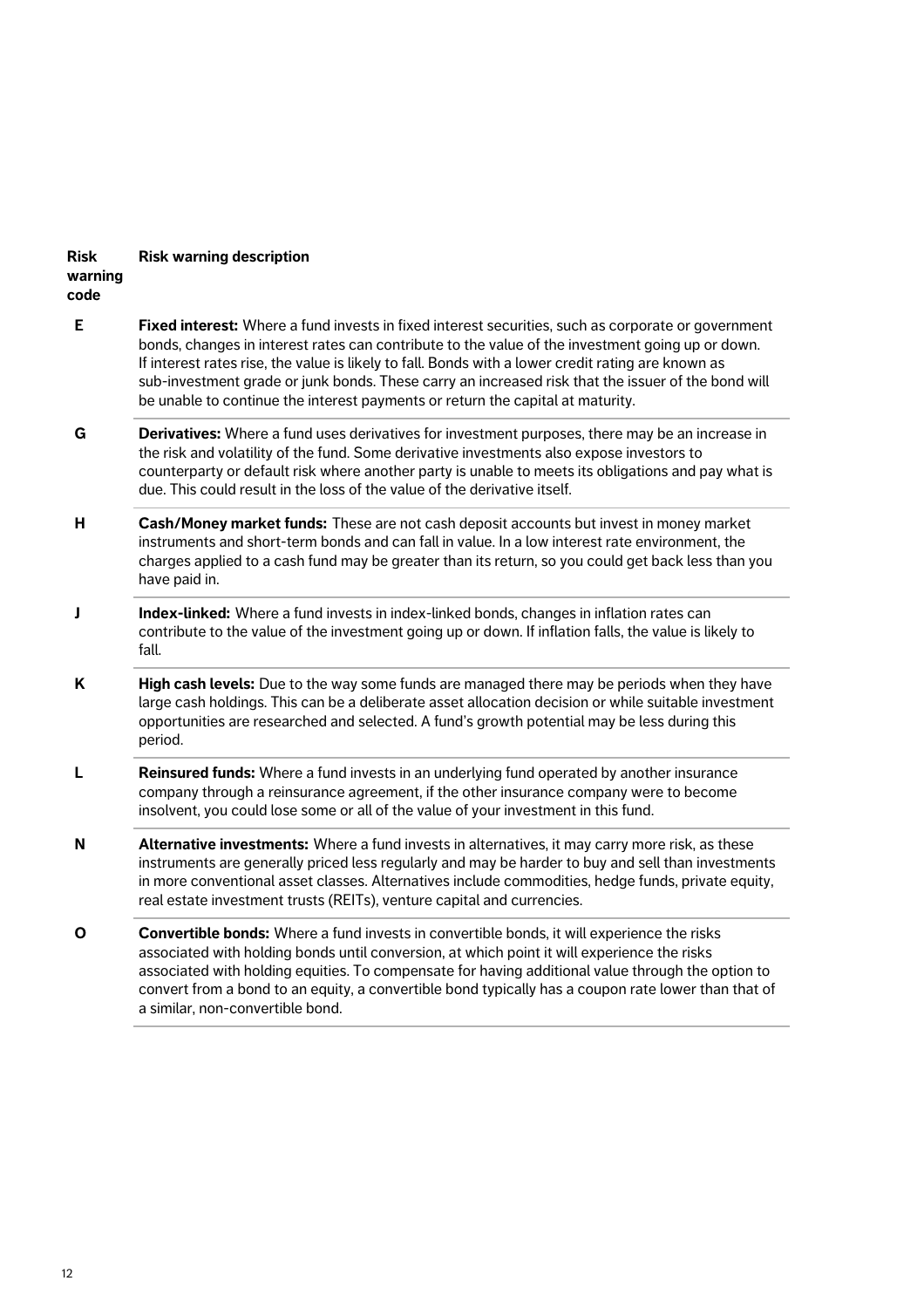# Should I make a different investment choice?

We understand that some people may find the investment solution provided does not match their attitude to investment risk or it invests in areas that they wouldn't choose for themselves.

It's important to ensure that your investments are right for you and are in line with the amount of investment risk you are prepared to take.

How much risk you are prepared to take will depend on your own personal circumstances, such as how long you have left until you retire and whether you have made other provisions for retirement.

You should consider your own personal views and opinions on money.

If you would like to choose your own investments, you can do so once we have received and invested the first contribution from your employer. You may select different funds. If you do, you will no longer be in the investment programme and we won't move you into lower risk funds, unless you select a different programme.

Please view the 'Choosing your own investment funds' guide for all the options available. It provides detailed information about each fund, such as the aim, its associated risks and the charges, together with any investment programmes available to you.

#### This guide can be found online at

**https://library.aviva.com/aepen155c.pdf** or you can request a printed copy from us using the contact details on page 14.

[Once you've decided where to invest contribu](https://library.aviva.com/aepen155c.pdf)tions, you can update your account using Membersite or contact us using the details on page 14.

You can currently switch funds at any time. However, in exceptional circumstances we may need to delay the switching of the funds.

We do not currently charge for switching funds but we could introduce a charge in the future in accordance with the Terms and conditions, a copy of which can be obtained from the scheme trustees.

For more information about switching, please refer to your supporting documents.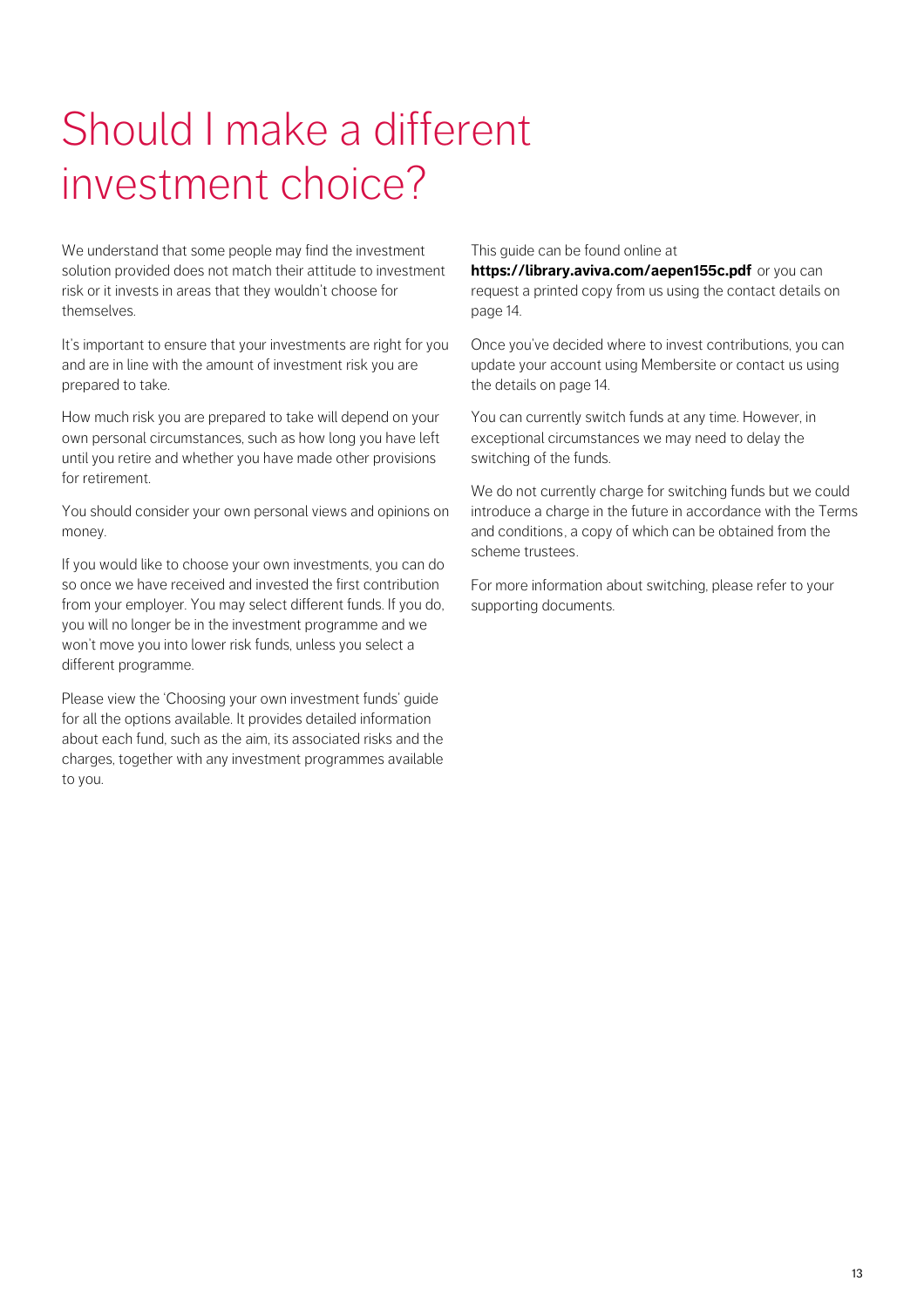# More information and help

## Further information

If you feel you would like advice with your pension planning, please speak to a financial adviser. If you don't have an adviser, you can find one at **www.unbiased.co.uk**.

GOV.UK provides impartial UK government information on pensions, visit **www.pensionwise.gov.uk**.

Membersite allows you to easily monitor and make changes to your pension account: **www.aviva.co.uk/membersite**.

If you have any queries about your pension account, please speak to the scheme trustees.

### How to contact us

The scheme trustees will normally be your first point of contact. They will be able to help you with queries about your salary and contributions.

You can contact us with any queries about your pension account in the following ways:

**Call us on 0345 602 9221** at the following times: Monday to Friday between 8.30am and 6pm. We may record calls to improve our service. Calls may be charged and these charges will vary; please speak to your network provider.

#### **B** Fax us on **0345 600 0624**.



Email is not a secure form of communication and you should not email us with any personal information about you or personal details about your pension with us. For similar reasons, we will not reply by email if to do so would compromise your security.

**N**rite to us at

**Aviva, PO Box 1550, Salisbury, SP1 2TW**.